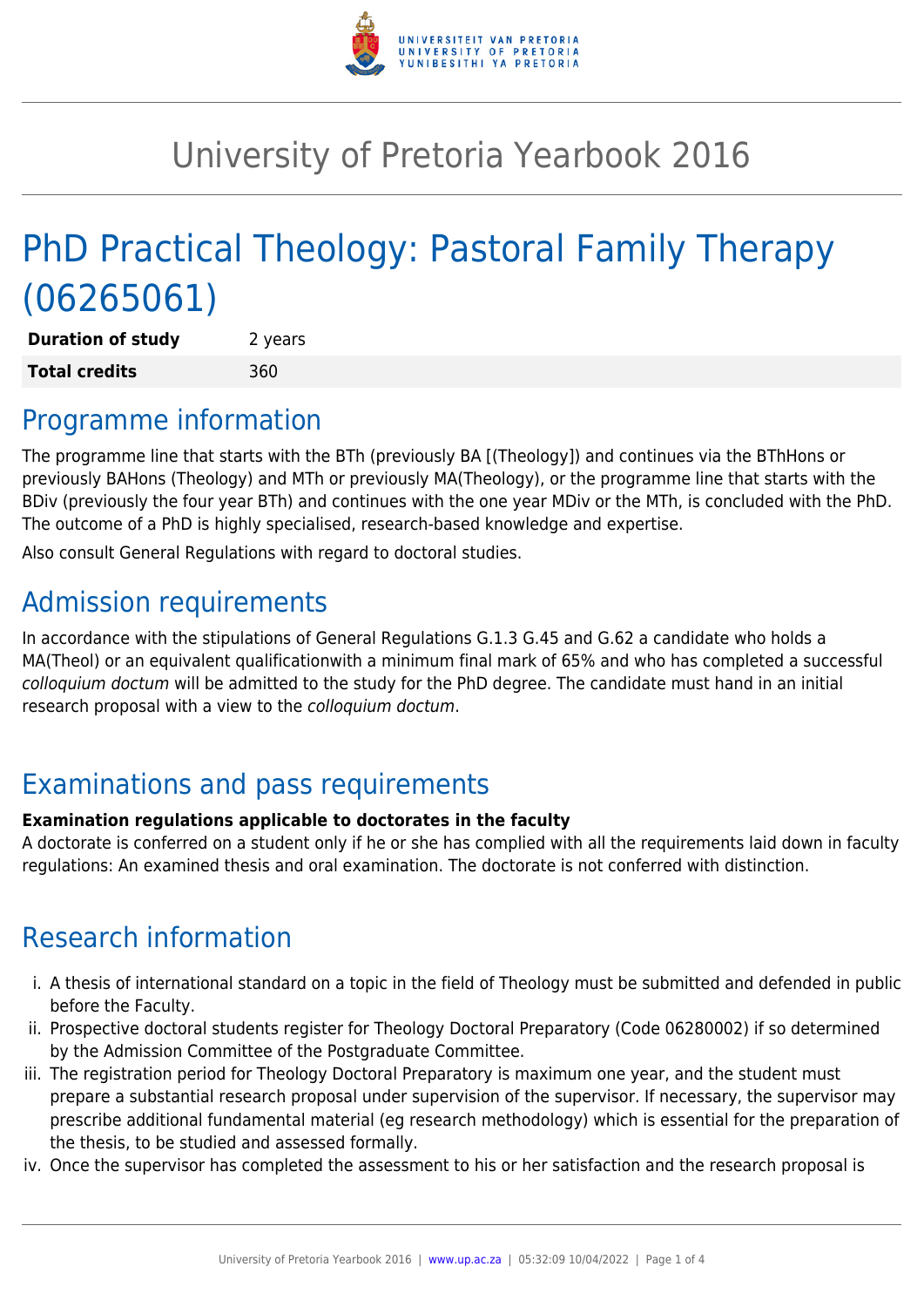

recommended by the head of department and approved by the Research and Ethics Committee of the Faculty of Theology, the student will be allowed to register for the appropriate doctoral programme.

#### **Article for publication**

Unless Senate, on the recommendation of the supervisor, decides otherwise, a student, before or on submission of a dissertation, must submit at least one draft article for publication in a recognized academic journal and in the case of a thesis, must submit proof of submission of an article issued by an accredited journal, to the Head: Student Administration.

The draft or submitted article, as the case may be, should be based on the research that the student has conducted for the dissertation/thesis and be approved by the supervisor if the supervisor is not a co-author. The supervisor shall be responsible for ensuring that the paper is taken through all the processes of revision and resubmission, as may be necessary. Conferment of the degree may be made subject to compliance with the stipulations of this regulation.

### General information

#### **Registration for postgraduate programmes**

#### **1. Concurrent registration for a second postgraduate programme**

No student is allowed to register for more than one postgraduate programme concurrently, except where the student's academic record warrants it and with the Dean's approval. Continuation of study for the second postgraduate programme will be subject to favourable progress reported by the heads of department in the Faculty of Theology. However, no student will be allowed to participate in examinations for a second postgraduate programme in another faculty during the examinations of the Faculty of Theology.

#### **2. Renewal of registration**

Students of the University are registered for one year of study. After an academic year has expired, students wishing to continue their studies at the University must renew their registration and pay such fees for renewal of registration as prescribed.

No interruption may occur in a postgraduate student's registration for a postgraduate study programme. Should a student interrupt his/her studies, such a student will upon re-registration be liable for the full fees applicable to the degree programme.

If a student interrupts registration for the postgraduate programme and it is not renewed within four years of the first registration, the credits obtained will no longer be valid. The student should repeat the modules already passed.

A student for an honours degree must complete his or her studies within two years. Under special circumstances, the Dean, on the recommendation of the head of department, may give approval for a limited fixed extension of this period.

A master's degree is conferred on a student only if at least one year has expired after obtaining the qualifications required for master's study.

A doctorate is conferred on a student only if at least 12 months since registration for the doctorate at this University have expired. Subject to other faculty regulations, a student for a doctorate must complete his or her studies within three years after first registering for the degree. Under special circumstances, the Dean, on the recommendation of the head of department, may give approval for a limited fixed extension of this period.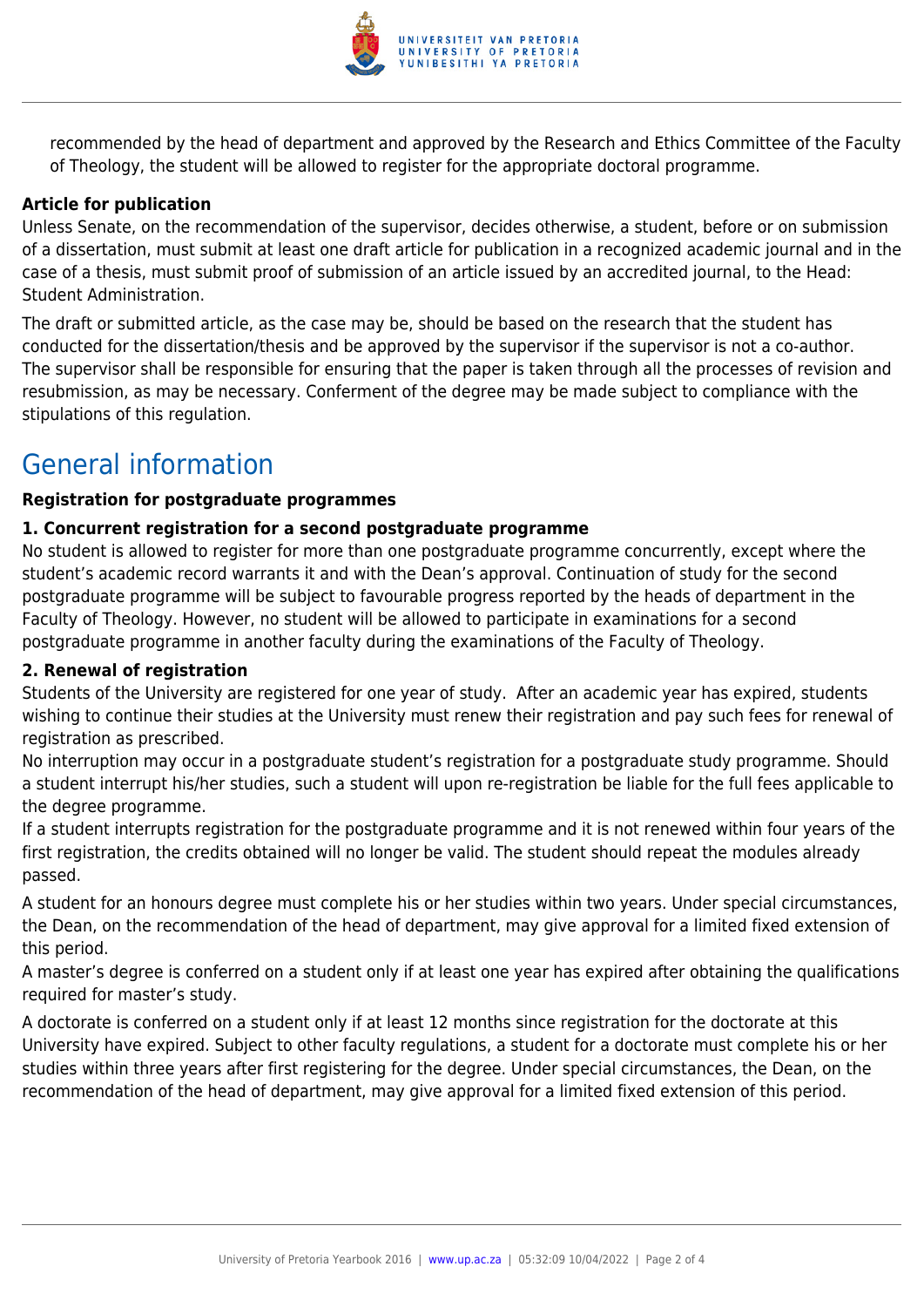

## Curriculum: Year 1

**Minimum credits: 300**

#### **Core modules**

[Thesis: Practical theology: Pastoral family therapy 996](https://www.up.ac.za/faculty-of-education/yearbooks/2016/modules/view/PRT 996) (PRT 996) - Credits: 360.00